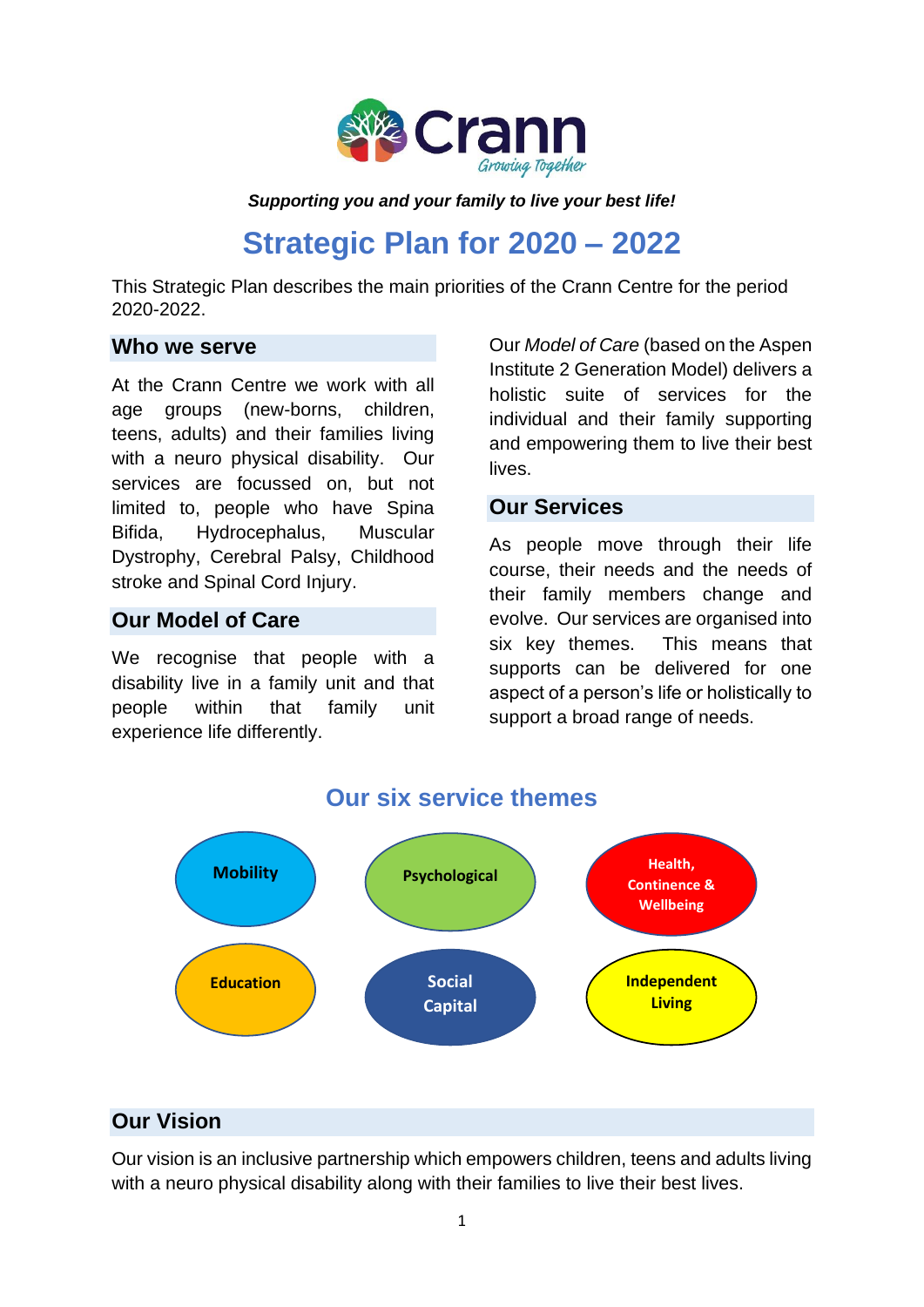#### **Our Mission**

Our mission is to implement an evidence based, best practice *Model of Care* that delivers meaningful outcomes for the children adults and families who use our services and that we continue to empower them throughout the whole of their lives.

#### **Our Values**

**Integrity:** We believe in best practice and gathering evidence to validate our impact.

**Courage:** We support and promote independence in thought and actions.

**Respect:** We listen, encourage, and show gratitude for support, ideas, and inputs.

**Curiosity:** We value learning and exploration by providing reliable, accessible information for persons with a disability and their family.

**Family led:** Through our services we seek to empower families to live their best lives.

**Inclusivity:** We promote diversity and value varied cultures, and backgrounds, in our relationships and interactions.

**Collaboration:** We prioritise collaborations with likeminded individuals and organisations to develop the best services and supports.

#### **Our Strategic Priorities & Goals**

**Priority 1: Build and deliver a suite of innovative holistic services** *Our evidence based high quality services delivered in a relational framework will have a real impact for the adults, children and families who engage with The Crann Centre*

**1.** Implement a suite of sustainable services, linked to the *Crann Model of Care.* These services support children, adults and families living with a neuro physical disability to live their best life.

**2.** Integrate a cohesive team of therapists and health care professionals who will support the development and delivery of services.

**3.** Develop a high-quality *interactive information hub* for people living with a neurophysical disability, and their families which empowers them to make informed decisions on their care, welfare, and life choices.

**4**. Implement a comprehensive education programme for Health Care Professionals which supports them in developing best practices and helpful models of care for persons living with neuro physical disabilities.

**5.** Implement a research and analysis framework which captures outcomes, evidence the impact of our work and supports continuous improvement in service delivery.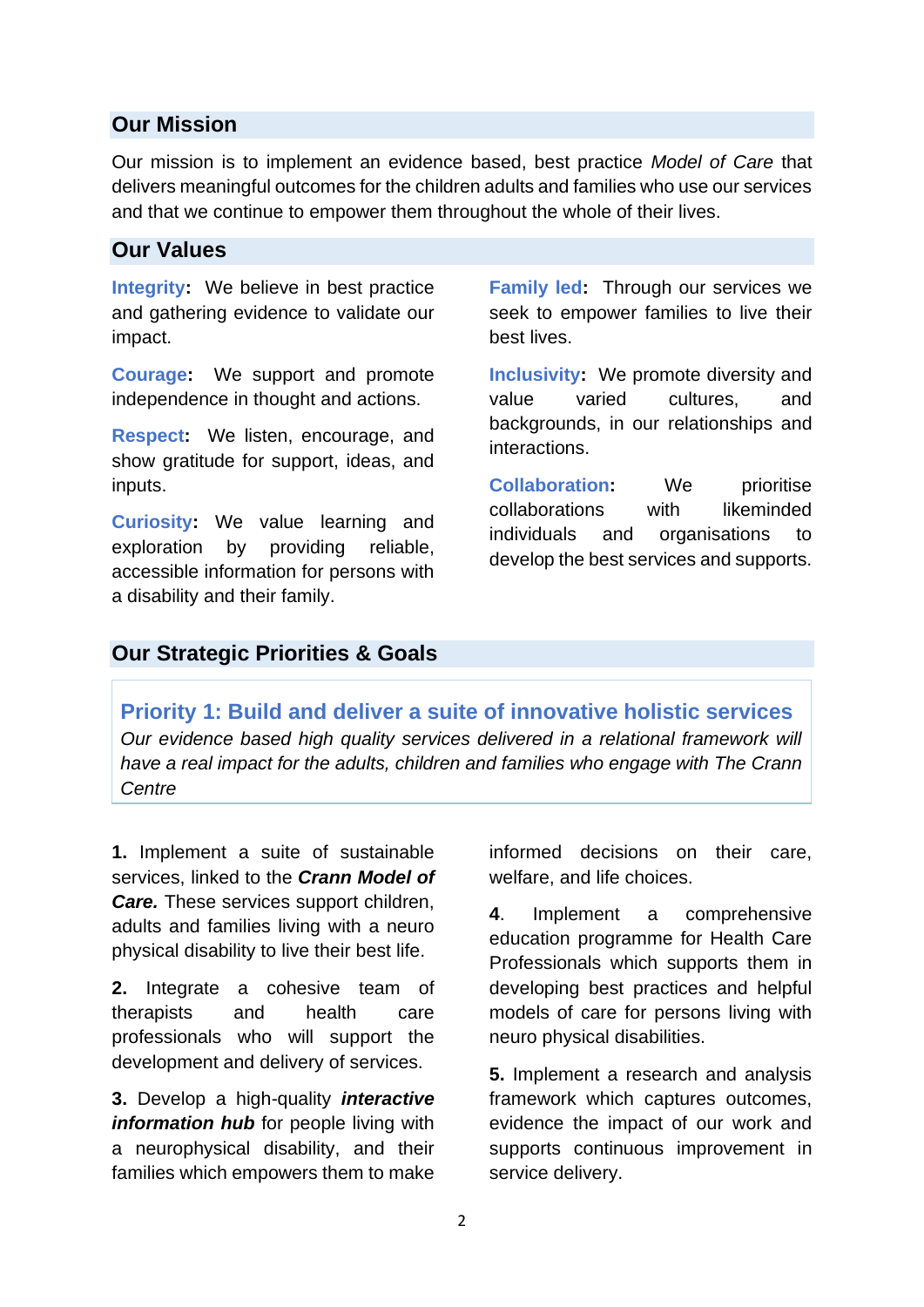### **Priority 2: Expand awareness of The Crann Centre and the important issues for our service users**

*Increasing the number of people engaged with the Crann Centre enhances our capacity to deliver services, fundraise and advocate.*

**1.** Implement a communications and marketing plan which clarifies our key messaging and branding, engages key stakeholders, and supports delivery of the Crann Centre mission.

**2**. Generate a high volume of enquiries and engagement from adults, teens, children and families wishing to avail of our services and supports.

**3**. Recruit and engage volunteers with the skills and knowledge to build our

organisational capacity, help deliver our programmes and promote our cause.

**4**. Implement a sustainable advocacy agenda which supports increased inclusion and better outcomes for children, adults and families living with neurophysical disabilities. Empower clients as self-advocates.

**5.** Participate in coalitions and alliances which enhance inclusiveness and opportunities for the children, teens and adults who use our services.

## **Priority 3: Generate sufficient sustainable income to secure our future**

*The Crann Centre has secure and sustainable financial resources to deliver its mission and meet future commitments.*

**1.** Establish a diverse portfolio of sustainable income streams.

**2**. Deliver multi-annual impact / programme related investments.

**3.** Build sufficient reserves to cover 2 years operating costs and fund capital expenditure.

**4.** Our fundraising activities and reporting meet donor expectations and regulatory standards.

# **Priority 4: Strengthen our organisational capacity and sustainability**

*Build and align our human, business, technological and operational resources to achieve the goals of this strategy.*

**1.** Recruit, develop and retain a core staff team who deliver high quality services and ensure that stakeholder needs are met.